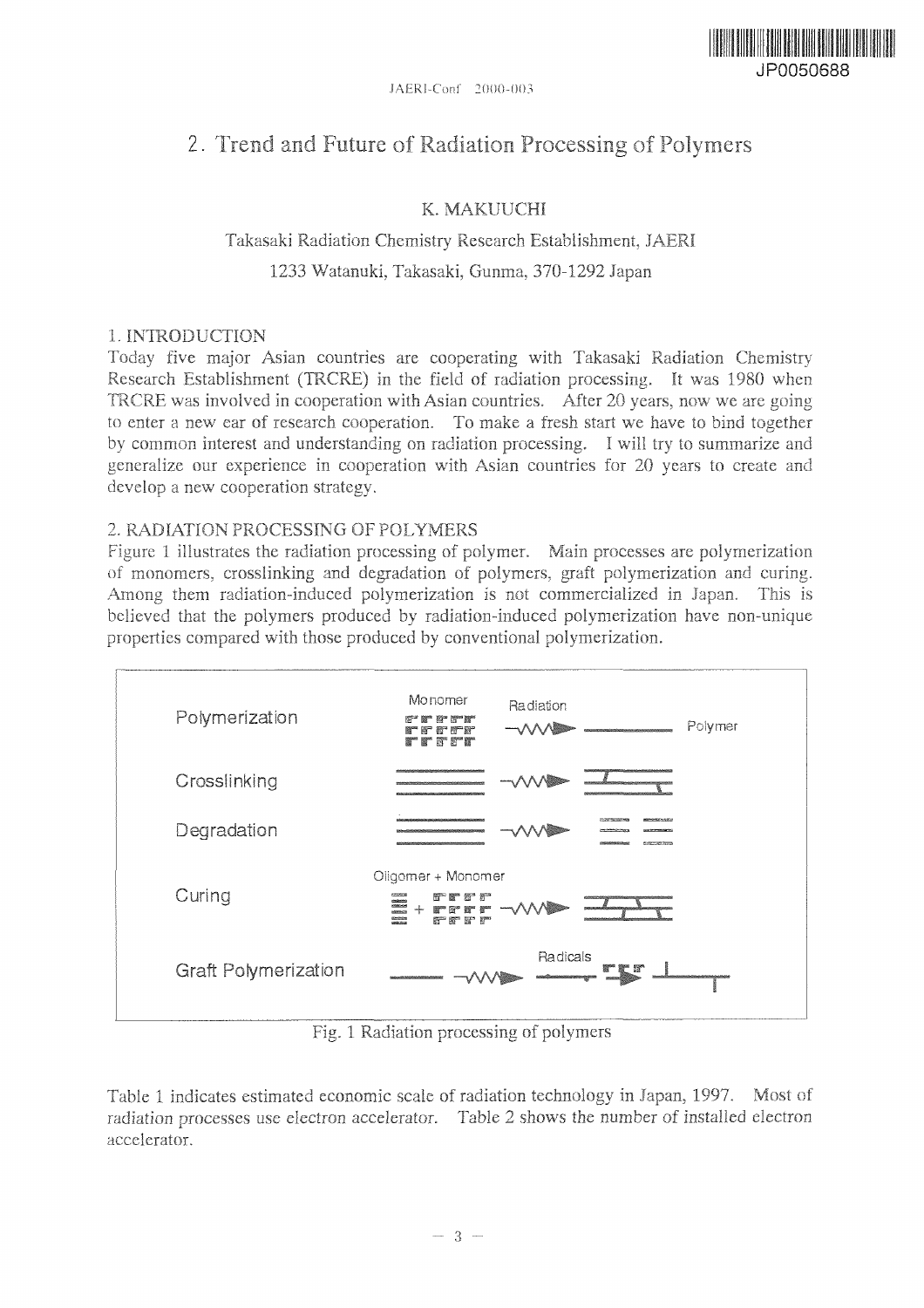| Process              | <b>Typical Products</b>  | Radiation             | Output<br>(M\$) |
|----------------------|--------------------------|-----------------------|-----------------|
| Crosslinking         | Radial tires             | EB                    | 1,0100          |
|                      | Wire/Cable               | EB                    | 450             |
|                      | <b>Plastic Foams</b>     | EB                    | 170             |
|                      | Heat Shrinkable Tube     | EB                    | 160             |
|                      | Others                   | <b>EB</b>             | 5               |
| Degradation          | PTFE Solid<br>Lubricants | $\gamma$ -rays, EB    | 5               |
| Curing               | Paper Coating            | EB                    | 30              |
| Graft Polymerization | <b>Battery Separator</b> | $EB$ , $\gamma$ -rays | 10              |

Table 1 Economic Impact of Radiation Processing in Japan, 1997

Table 2 Radiation Processing using EB in Japan

| Process      | Products             | Installed EB |
|--------------|----------------------|--------------|
| Crosslinking | Wire/Cable           | 60           |
|              | Tire                 | 28           |
|              | Plastic Foam         | 16           |
|              | Heat Shrinkable Tube | 14           |
|              | Heat Shrinkable Film | no data      |
|              | Vulcanization        | no data      |
|              | SiC Fiber            | 1            |
|              | Paper Battery        | 1            |
|              | Hydrogel             |              |
| Curing       | Coatings, etc.       | 48           |

#### 2.1 Crosslinking

Radiation-induced crosslinking of polymer has been playing the leading role of radiation processing. This is the commercially most important area **of** radiation chemistry **of** polymers. The advantages of radiation **crosslinking** are rapid, **easiness** of control, cost effectiveness.

The main chemical issue related to the radiation **crosslinking** is that of enhancing the crosslinking and reducing the oxidative degradation during irradiation. **Usually polyfunctional** monomers such *1,* 6-hexanediol diacrylate and **trimethylolpropane** triacrylate are used to enhance the crosslinking. For the reduction of the oxidative degradation the high dose rate irradiation is effective. This is one of reasons to use electron beams for crosslinking. Most of the radiation crosslinked products are used in automobile and electronic appliances such as TV sets, VTR and audio disc players. However, there are other methods to crosslink wire/cable. Comparison between the radiation method and other methods are shown in Table 3.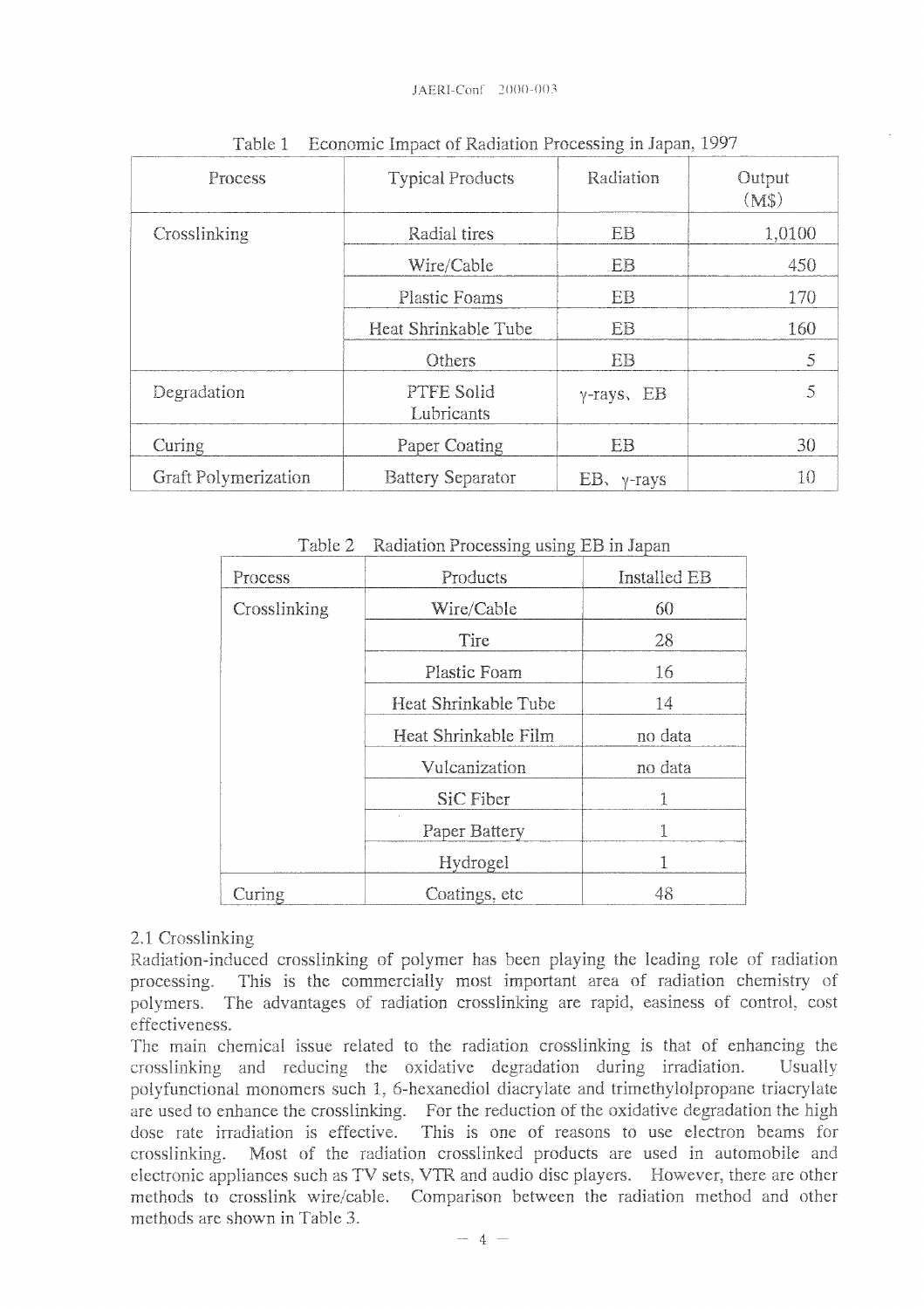|                            | Technological Aspect     | Radiation           | Peroxide    | Silane   |
|----------------------------|--------------------------|---------------------|-------------|----------|
|                            | Applicable polymer<br>PE |                     |             |          |
|                            | <b>PVC</b>               | O                   | $\times$    | $\times$ |
|                            | Rubber                   | O                   | O           | $\times$ |
|                            | Fluoropolymer            | O                   | $\times$    | $\times$ |
|                            | Flame retarded           | O                   | $\times$    | $\times$ |
| Processability             |                          | ()                  | $\triangle$ | Ο        |
| Compound shelf life        |                          | ⌒                   | Л           | $\times$ |
| Rate of crosslinking       |                          | Large               | Medium      | Small    |
| Uniformity of crosslinking |                          |                     |             |          |
|                            |                          | Depend on EB energy | Non-uniform | Uniform  |
| Cost of compound           |                          | Low                 | High        | High     |
| Cost                       | Small scale              | 161                 | 145         | 133      |
|                            | Medium scale             | 127                 | 127         | 118      |
|                            | Large scale              | 100                 | 115         | 109      |
| Quality                    | Electric<br>properties   | O)                  | ∩           | Δ        |
|                            | Heat stability           | ∩                   | ○           | Δ        |
|                            | Appearance               |                     | $\times$    | Λ        |
| Equipment                  |                          | Complex             | Simple      | Simple   |

Table 3 Comparison of Crosslinking Technologies for Wire/Cable

Heat shrinkable tubes and sheets are used for covers of distributing lines terminals, joint covers of telecommunication lines, protection of fuel pipe line, wrapper of foodstuffs and so on.

Five tire manufacturers are using electron accelerators for radiation crosslinking of tire components. Electron accelerator is used to crosslink the components partially to increase their green strength and to decrease their surface tackiness. The EB irradiated components are easier to mold and vulcanize without large deformation at high temperature and pressure.

A plant for production of heat-resistant silicone SiC fibers was constructed in Japan. The process consists of radiation crosslinking of polycarbosilane (PCS) fibers and heat treatment of the PCS. PCS fibers are irradiated up to 10-15 MGy by a 2 MeV EB under He gas atmosphere, then the fibers are converted to SiC at high temperature (ca  $1,800$  K) in Ar gas. The tensile strength and Young's modules are 2.5 GPa and 250 GPa, respectively. This technology was developed by TRCRE and transferred to the company through Research Development Cooperation of Japan (JRDC).

**Poly(vinyl** alcohol) **hydrogel** has been developed by TRCRE in cooperation with BATAN PAIR. This technology was transferred to one of a biggest medical device company **(Nichiban** Co. Ltd.) through JRDC. Wound dressings by this hydrogel are under clinical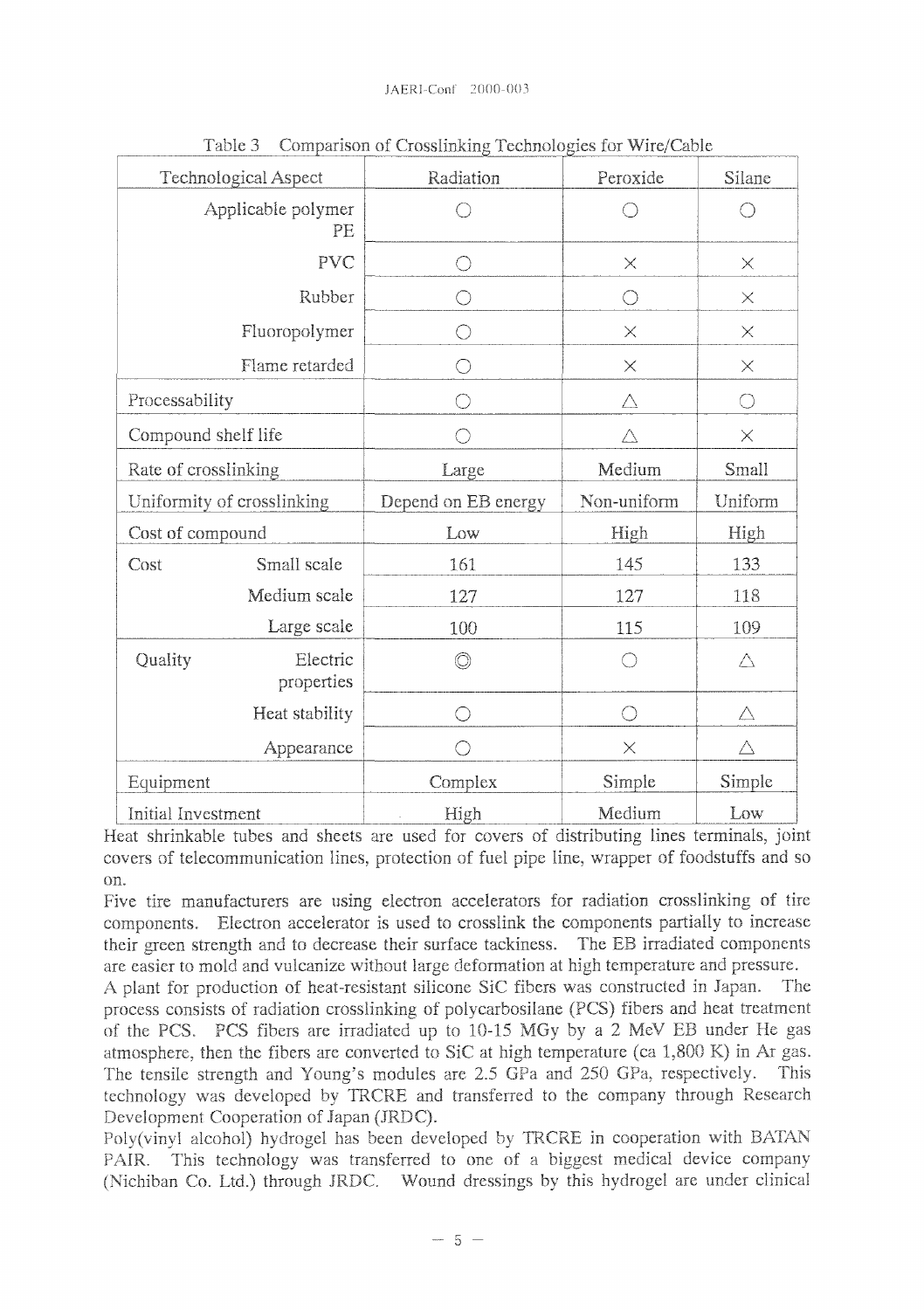test.

#### 2.2. Degradation

Irradiation of **polytetrafluoroethylene** which belongs to the radiation, degradation polymers causes such, an embriftlement that it can be crushed down to a medium particle size by grinders. The obtained fine powders are widely used as dry lubricants. Irradiated butyl rubber is also reused. Thus the degraded polymers by radiation contribute to recycling of used polymers. The radiation degradation technique will be useful for material and chemical recycling.

Recently, radiation degradation of cellulose has been applied for the viscose rayon production. Also degradated polysaccharides have been found to act as plant growth promotor. Radiation degradation of polysaccharides has a possibility to produce bioactive materials such as plant growth promoter and antibacterial. The details **will** be reported in this Proceeding.

#### 2.3 Radiation graft polymerization

Two radiation-induced graft polymerization methods can be used for the modification of polymers, direct or simultaneous irradiation method and pre-irradiation method-grafting method. From a practical viewpoint, the pre-irradiation method is preferable because of the negligible formation of homopolymers and easier control of degree of polymerization.

Acrylic acid grafted polyethylene fibers are used as battery separator. The radiation graft polymerization can be applied for obtaining functional materials by converting the resulting graft chains into functional chains. Thus this technique can be applied for the preparation of adsorbents for various pollutants from waste water or air.

There are several non-radition process of graft polymerization. Table 4 summarizes the comparison between radiation and other graft polymerization. The principal advantages of the radiation-induced graft polymerization as a method of polymer modification may be freedom of trunk polymer selection. Inside of a complicate shaped substrate can be modified only by radiationgrfat polymerization.

|                             | Initiation |            |            |          |
|-----------------------------|------------|------------|------------|----------|
|                             | Radiation  | UV         | Plasma     | Chemical |
| Polymer                     | No limit   | Limited    | Limited    | Limited  |
| Shape of substrate          | No limit   | Limited    | Limited    | Limited  |
| Surface Grafting            | No limit   | No limit   | No limit   | No limit |
| Inside Grafting             | No limit   | Limited    | Limited    | No limit |
| Monomer                     | No limit   | No limit   | No limit   | Limited  |
| <b>Industrial Operation</b> | Proven     | Not Proven | Not Proven | Proven   |
| Initial Investment          | Large      | Small      | Medium     | Small    |

|  | Table 4 Comparison of Graft polymerization technologies |  |
|--|---------------------------------------------------------|--|
|  |                                                         |  |

#### 2.4 Radiation curing

The original meaning of curing is a mere physical change from a liquid state to a solid state. The radiation curing means a radiation-induce polymerization of **prepolymer-monomer** mixture to form three dimensional network (crosslinking) involving a radical polymerization between double bonds in the prepolymer and monomer. The radiation curable **prepolymers** generally are low - to medium molecular weight mono- or **muiti** functional **unsaturated**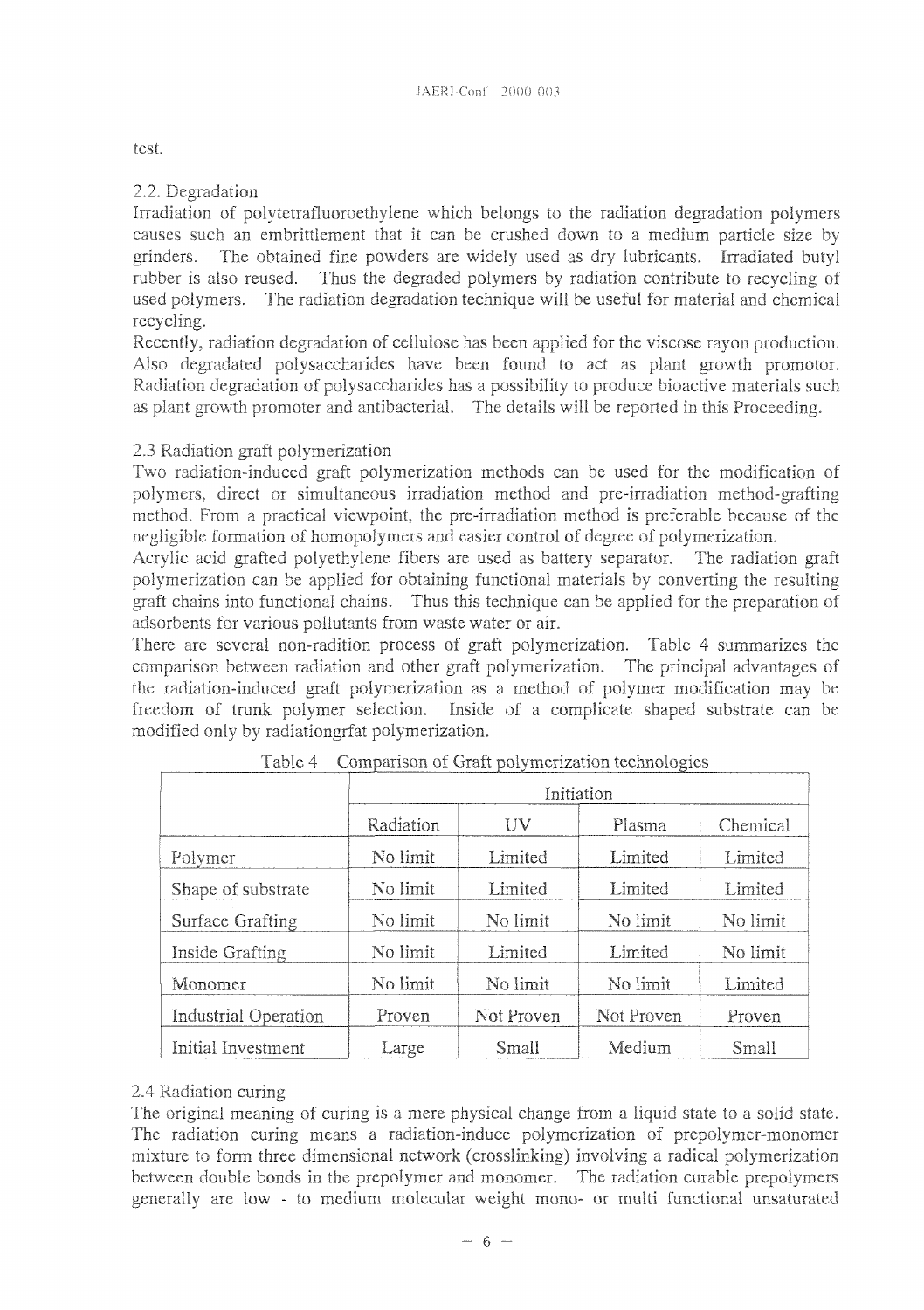materials such as unsaturated polyesters and acrylated prepolymers. The prepolymers, being generally highly viscous or almost solid, are necessary to be diluted with monomer(s) to have a working viscosity. Usually electron beams are used for the radiation curing. The features of radiation curing can be summarized as follows.

(1) Non-polluting and solvent free

(2) Low energy requirements

(3) Rapid cure

- (4) Application versatility
- (5) Enhanced product durability
- (6) Low temperature operation
- (7) Small space requirements
- (8) Single component coating (excellent storage stability)

The disadvantages of radiation curing are high initial investment and running cost. Thus more economical curing method using UV is more popular in the world. Table 5 shows the comparison of several curing methods. It looks difficult to promote the radiation curing if the price of EB machine and resins are not reduced.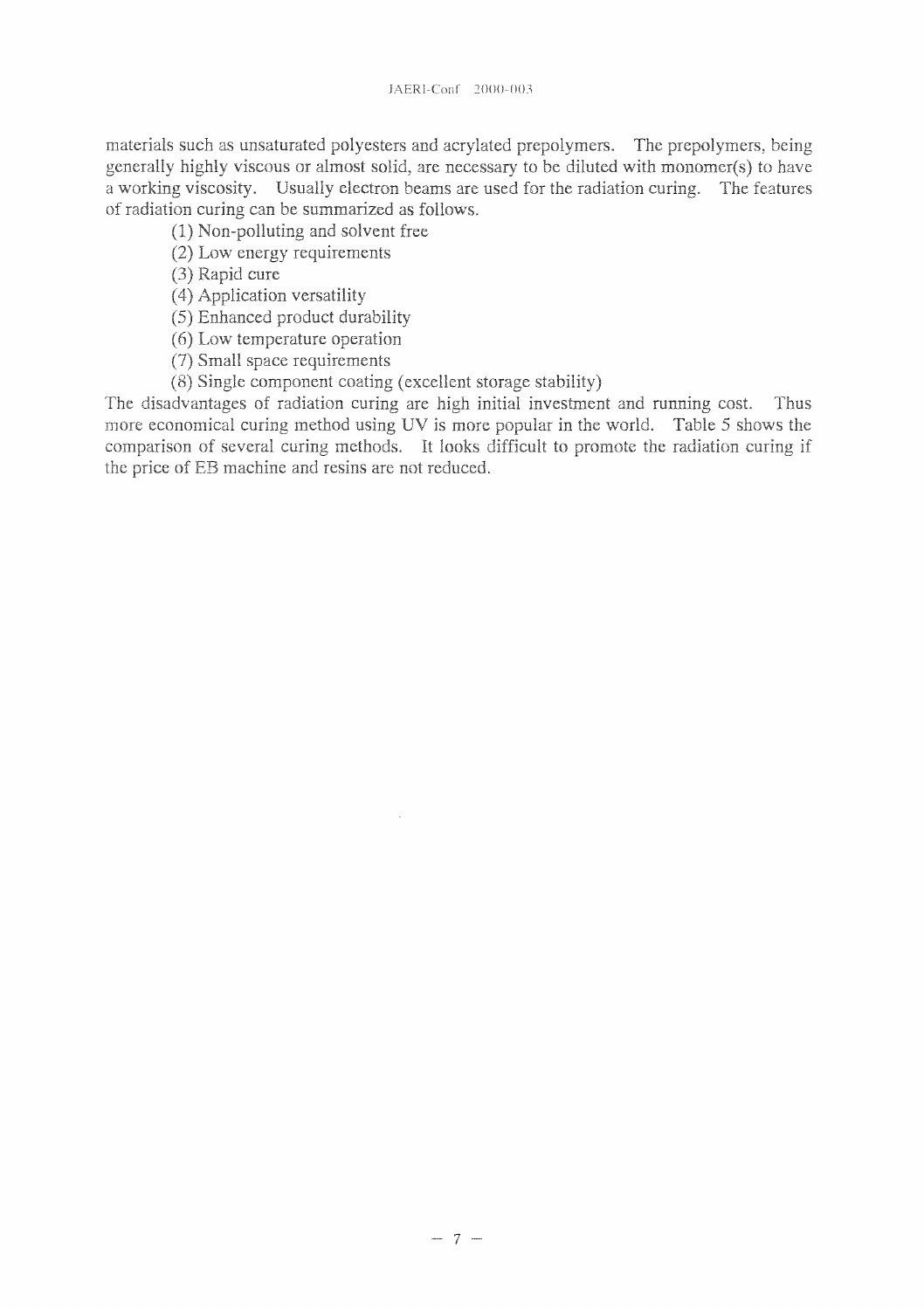|                             | EB                     | Thermal        | UV                |
|-----------------------------|------------------------|----------------|-------------------|
| Atmosphere                  | Nitrogen               | Air            | Air               |
| Cure Time                   | sec                    | sec-min        | sec               |
| Solid % in Paint            | 100%                   | $< 50\%$       | 100%              |
| Coating Thickness           | depend of<br>EB energy | no limit       | 0.1 <sub>mm</sub> |
| <b>Effect on Substrates</b> | radiation<br>damage    | shrinkage      | non               |
| Paint Cost                  | high                   | low            | high              |
| Energy Requirement          | 1                      | $100 \sim 500$ | $3 - 30$          |
| Investment                  | high                   | high           | low               |

Table 5 Comparison of Curing Processes - Coating

2.5 Prospect of Radiation processing of polymers

Prospect of Radiation processing of polymers is shown in Table 6. The radiation chemistry of polymers has been applied in industries in the world from the economical point of view. Further development of the radiation chemistry of polymers will depend on the world concerns about environment conservation. The contribution of radiation chemistry of polymers **will** be (1) production of functional polymers for purification of environment, (2) **reducion** of solvent and energy, (3) production of recyclable polymers and (4) production of environmentally degradable polymers.

| Process              | Prospect                             |
|----------------------|--------------------------------------|
| Crosslinking         | Steady growth                        |
| Graft polymerization | Sever competition with other methods |
| Curing               | Sever competition with UV Curing     |
| Degradation          | Growth in Natural polymers           |
| Polymerization       | Need new application field           |

Table 6 ' Future of Radiation Processing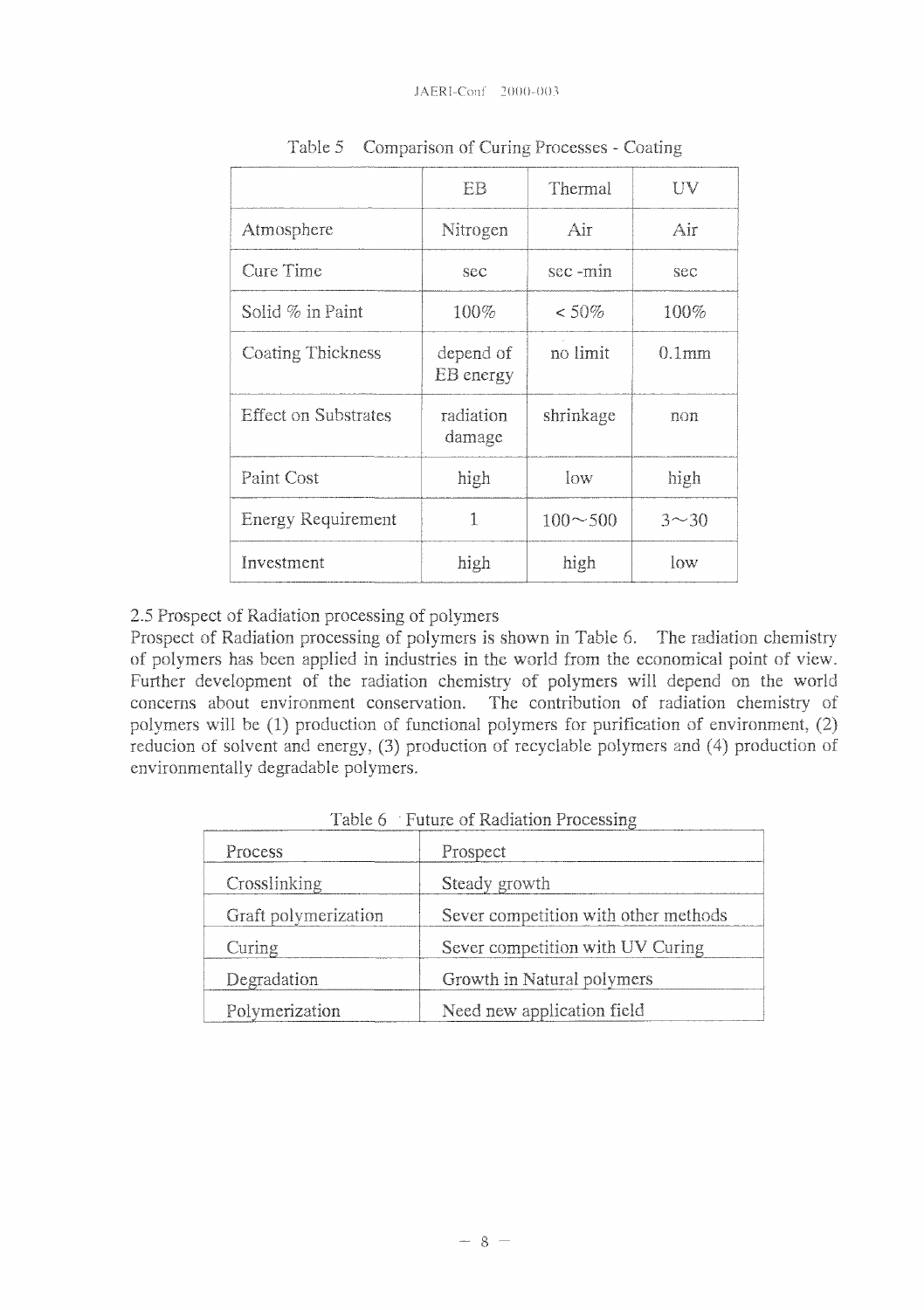#### 3. INTERNATIONAL COOPERATION OF TRCRE

The first involvement of the TRCRE in the RCA Program was the RCA Workshop on Food Irradiation held in 1979. The next big event in the TRCRE was the RCA Group Training Course on Industrial Applications of Isotopes and Radiation Technology in 1980. TRCRE has led the radiation processing activities of the UNDP/RCA/IAEA program that started in 1982. Cooperation of the TRCRE with the RCA covers food irradiation, radiation crosslinking, radiation vulcanization of natural rubber latex, EB curing, radiation treatment of flue gas, radiation treatment of municipal sludge, radiation dosimetry and radiation engineering. The TRCRE is acting as one of the centers of RCA for learning advanced knowledge and scientific discovery in the field of radiation processing. Cooperation of the TRCRE **to** the **UNDP/RCA/IAEA** Project on the Industrial Application of Isotopes and Radiation Technology included

- 1. installation, of pilot plants of RVNRL and EB Curing at **BATAN**
- 2. long term expert services to the UNDP Project Office at BATAN PAIR
- 3. training of scientists and engineers from the RCA member states
- 4. expert services to the member countries
- 5. hosting several types of meeting for coordination and planing of the RCA activities
- 6. developing new RVNRL process

The support of the TRCRE to the UNDP/RCA/IAEA Environmental Project from 1992 to 1996 was enhanced to promote the environmentally friendly technology for preservation of the environment. Eleven Regional Training Courses were hosted by the TRCRE and totally 156 participants trained. Now the radiation processing becomes popular technology in the RCA member states as the results of these RCA programs. In addition, the remarkable contributions of the TRCRE are the commercialization of food irradiation in several RCA member states, establishment of new RVNRL process and the promotion of radiation treatment technique of flu gas. Four pilot plants of RVNRL and one big demonstration plant of flue gas treatment were built in the RCA region.

The main objective of the previous RCA program on the radiation processing was technology transfer of the established technologies to the private sectors in the RCA member states. Several technologies have been introduced to the RCA member states as shown in Table 7. Radiation crosslinking facility of wire/cable was installed in Malaysia, tires in Philippines and plastic foams in Thailand. The resultant products are assembled in automobiles and electrical appliances for export. Some technologies in the table are transferred by Japanese company. Characteristic of radiation processing in Japan can be abstracted as follows: Major Process is the radiation crosslinking. End users of radiation crosslinked materials are car Industry and electrical appliances industry. Oversea Japanese factories intend to import crosslinked materials from Japan. Radiation crosslinking facility will be installed directly by Japanese company if there is enough market.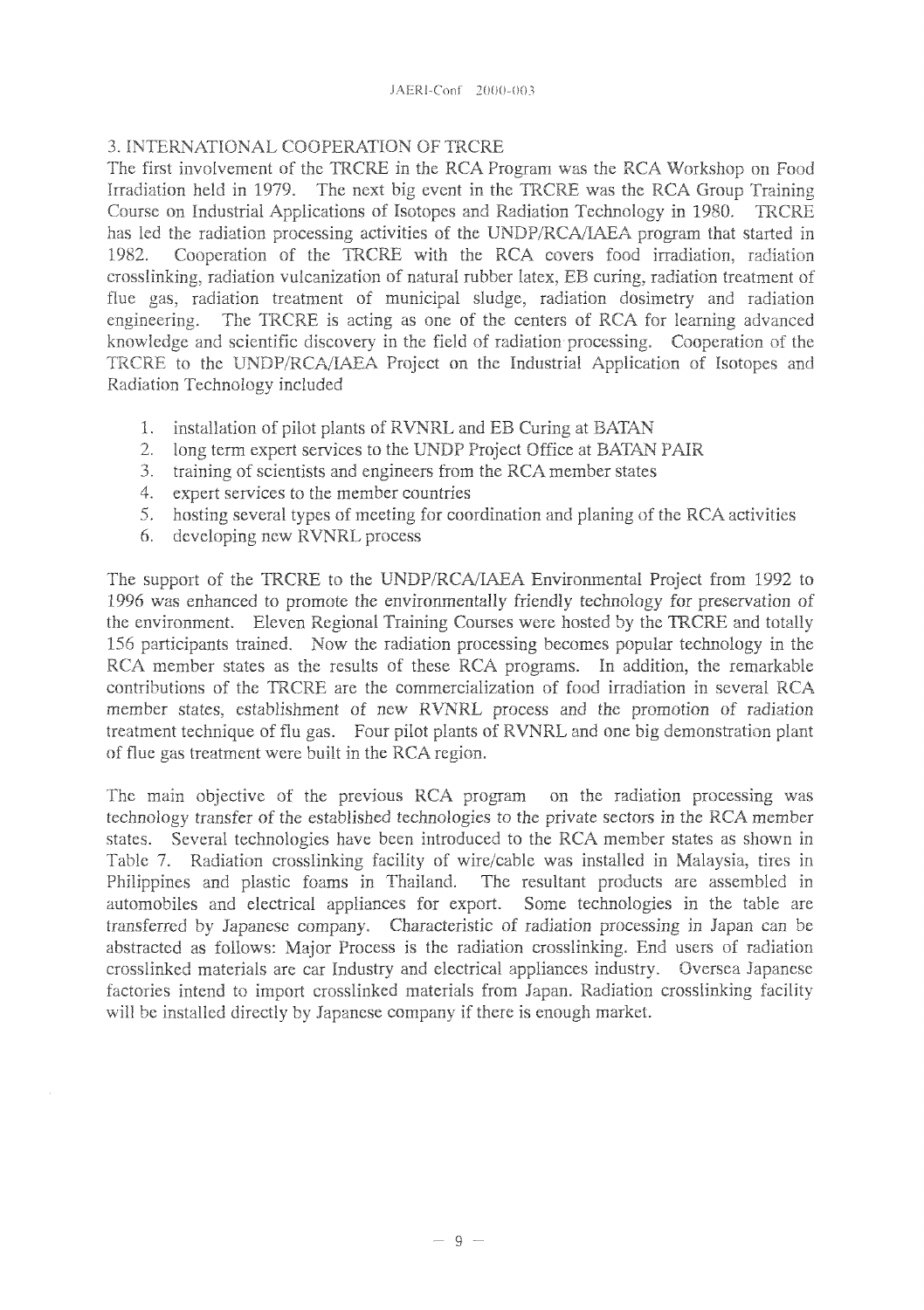#### JAERl-Conf 2000-003

| Country     | Technology                              |
|-------------|-----------------------------------------|
| China       | Heat shrinkable Tube, Wire/Cable        |
| Korea       | Heat shrinkable Tube, Wire/Cable, Tires |
| Indonesia   | Tires                                   |
| Malaysia    | Wire/Cable, Heat shrinkable Film        |
| Thailand    | Plastic Foam, EB Sterilization          |
| Philippines | Tires, EB Sterilization                 |

Table 7 Radiation Processing in Asian Countries (EB Technologies)

Bilateral cooperation between TRCRE and BATAN began in 1984 to supplement the RCA Project. The international cooperation of TRCRE with Asian countries has been expanded to include the multilateral RCA project and bilateral cooperation with BATAN, OAEP, MINT, CNN and VINATOM. Table 8 summarize previous Cooperation Program of TRCRE with Asian countries. Several meetings have been held to discuss about research cooperation in Asian countries. These countries are suffering economic recession. What we learned through the economic crisis is that the weakness of assembling industry and importance of original technology based on the indigenous products. After due consideration we reached the following basic strategy of the cooperation. The objective of the research cooperation should be development of original technologies for environmentally friendly process and products. The technology should be based on the indigenous natural resources of the region. Based on this strategy, TRCRE started new research cooperation program from 1998. The present programs are listed in Table 9.

| System           | Counterpart  | Subject                           |
|------------------|--------------|-----------------------------------|
| IAEA/RCA         | RCA Member   | Food Irradiation                  |
|                  | Countries    | Radiation Processing              |
|                  |              | <b>Environmental Preservation</b> |
| <b>JAERI</b>     | <b>BATAN</b> | Graft Polymerization              |
| <b>Bilateral</b> | <b>MINT</b>  | Agrowaste                         |
| Cooperation      | <b>OAEP</b>  | Sludge Treatment                  |
|                  | <b>CNNC</b>  | Radiation Processing              |

Table 8 Previous Research Cooperation of TRCRE

Table 9 Present Research Cooperation of TRCRE

| <b>System</b> | Counterparts | Subject              |
|---------------|--------------|----------------------|
| I A FR I      | RATAN        | RV of Fresh NR Latex |

Bilateral Cooperation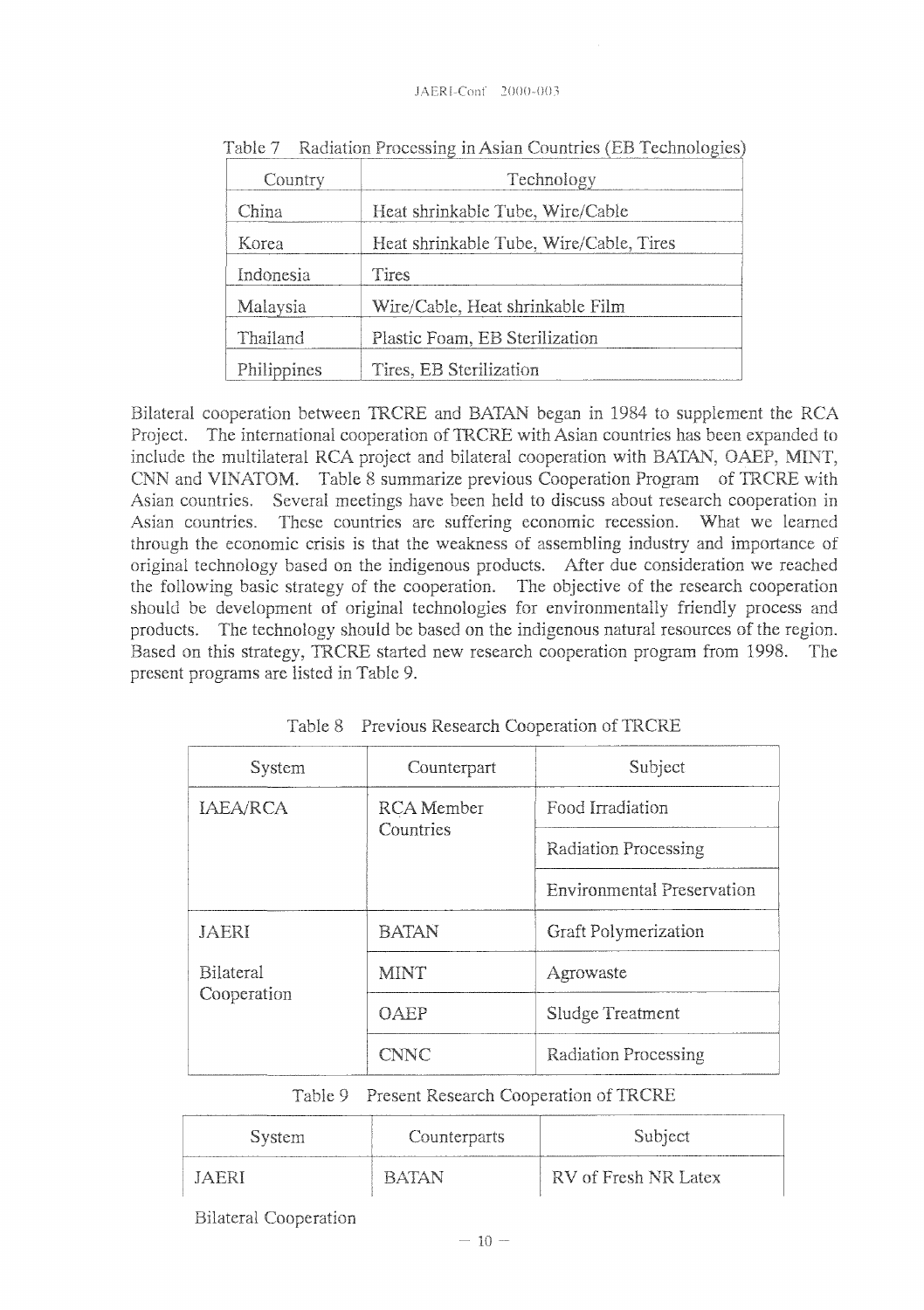|             | <b>MINT</b>    | Starch Modification  |
|-------------|----------------|----------------------|
|             | <b>CNNC</b>    | Radiation Processing |
|             | OAEP           | Silk Modification    |
|             | <b>VINATOM</b> | Polysaccharides      |
| <b>IAEA</b> | RCA<br>Member  | Natural Polymer      |
|             | Countries      | RV NR Latex film     |
|             |                | Agrowastes           |

#### 4. FUTURE RATIONADI PROCESSING IN ASIA

Asian countries are rich in natural resources such as polysaccharide, hydrocarbons and proteins. The promising radiation technologies for the natural polymers will be degradation and crosslinking. It has been revealed that radiation degradation of polysaccharides has potential application as biological active materials. Good examples are plant growth promoter from the radiation decomposed Na-Alginate and anti-fungal from irradiated chitosan. It was also known that addition of polysaccharide into water solution of synthetic polymer followed by irradiation enhances mechanically properties of **hydrogel.** A new area of radiation processing of natural polymers can be develop by research cooperation among Asian countries. A model of Bio-regionism by radiation processing is illustrated in Figure 2. Irradiation and modification facility will be installed at the Center of the region. Low energy electron accelerator will be suitable for the key facility of the Center. The advantages of lowenergy electron beams **(LEEB)** are listed in Table 10.

|                        | $Co-60$   | Low Energy EB    |
|------------------------|-----------|------------------|
| Initial investment     | High      | Low              |
| Irradiation cost       | High      | Low              |
| Efficiency             | Low       | High             |
| Utilization technology | Developed | Under developing |

Table 10 Comparison between Co-60 and Low Energy EB